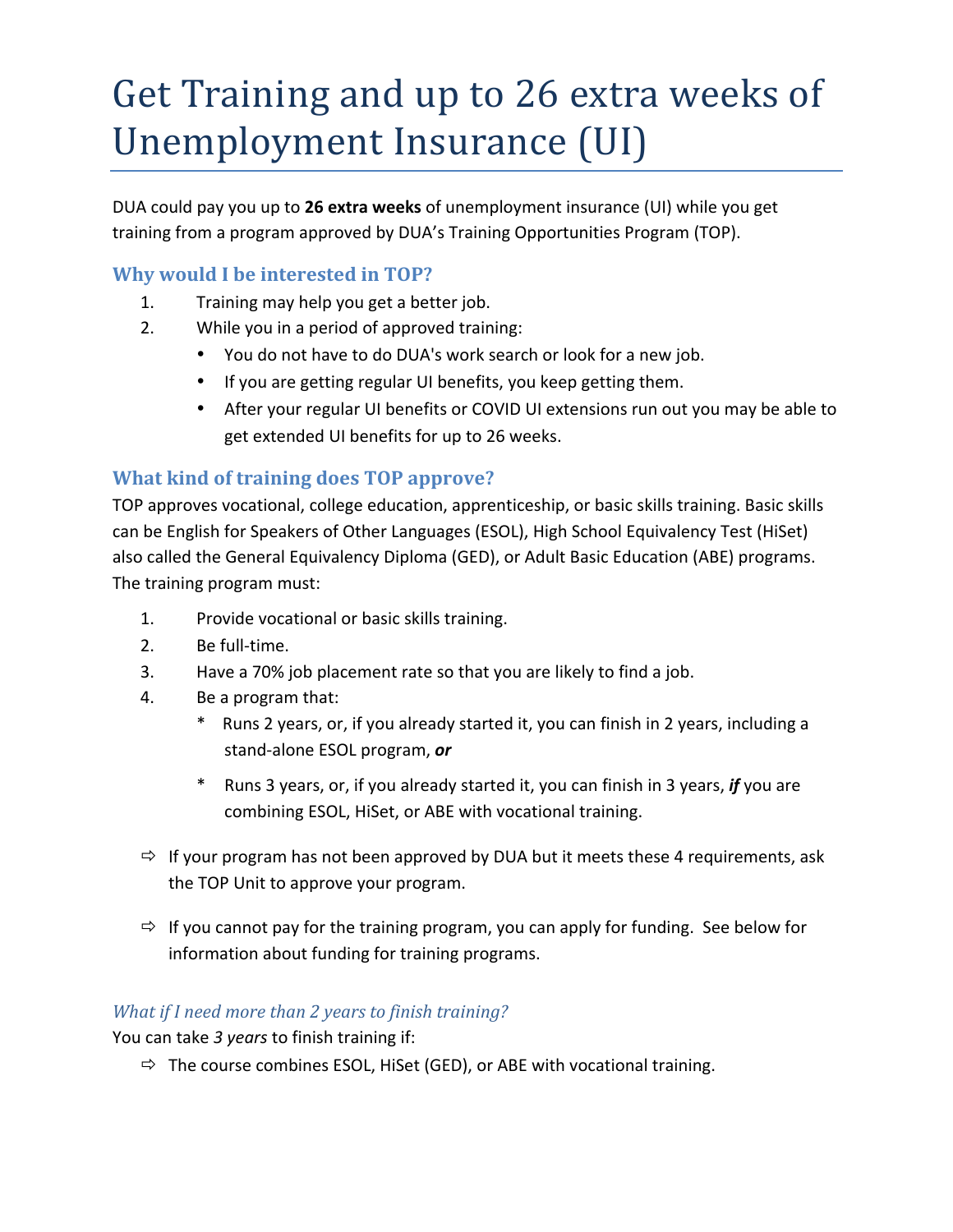$\Rightarrow$  You need to take more time to finish the program due to a disability that prevents you from finishing the program more quickly.

### *What does full time mean?*

Full-time means at least:

- 20 hours of weekly classroom training, or
- 12 credits per semester of college.

You may be able to do *less than* full-time, if:

- The class has lots of out-of-class work, or
- You have a disability that makes full-time training difficult, or
- There is no ESOL course within a reasonable distance that provides 20 hours of class.

## Can I get more weeks of Unemployment money?

| 1. Are you collecting, or have you stopped getting regular<br>Unemployment or Pandemic Emergency Unemployment Comp or federal<br>Extended Benefits that you got during the pandemic? | Yes $\bullet$       | $No \,$     |
|--------------------------------------------------------------------------------------------------------------------------------------------------------------------------------------|---------------------|-------------|
| 2. Have you left your job permanently?<br>If you are on any temporary or short-term leave, answer 'No.'                                                                              | Yes $\triangleleft$ | $No \oplus$ |
| 3. Is it hard to find another job because you need to improve or update<br>your skills?                                                                                              | Yes $\bullet$       | $No \oplus$ |
| 4. Are you planning to start a training program or have you already<br>started a training program the meets the TOP approval requirements?                                           | Yes $\triangleleft$ | $No \oplus$ |

**If you answered 'Yes' to all 4 questions**, you may be able to get up to 26 extra weeks of Unemployment while in training. You cannot get these Unemployment benefits if you were not eligible for regular unemployment and got Pandemic Unemployment Assistance (PUA).

# How do I get approved for extended benefits? *Follow these 6 steps:*

#### **Step #1 - Apply**:

• You can apply now OR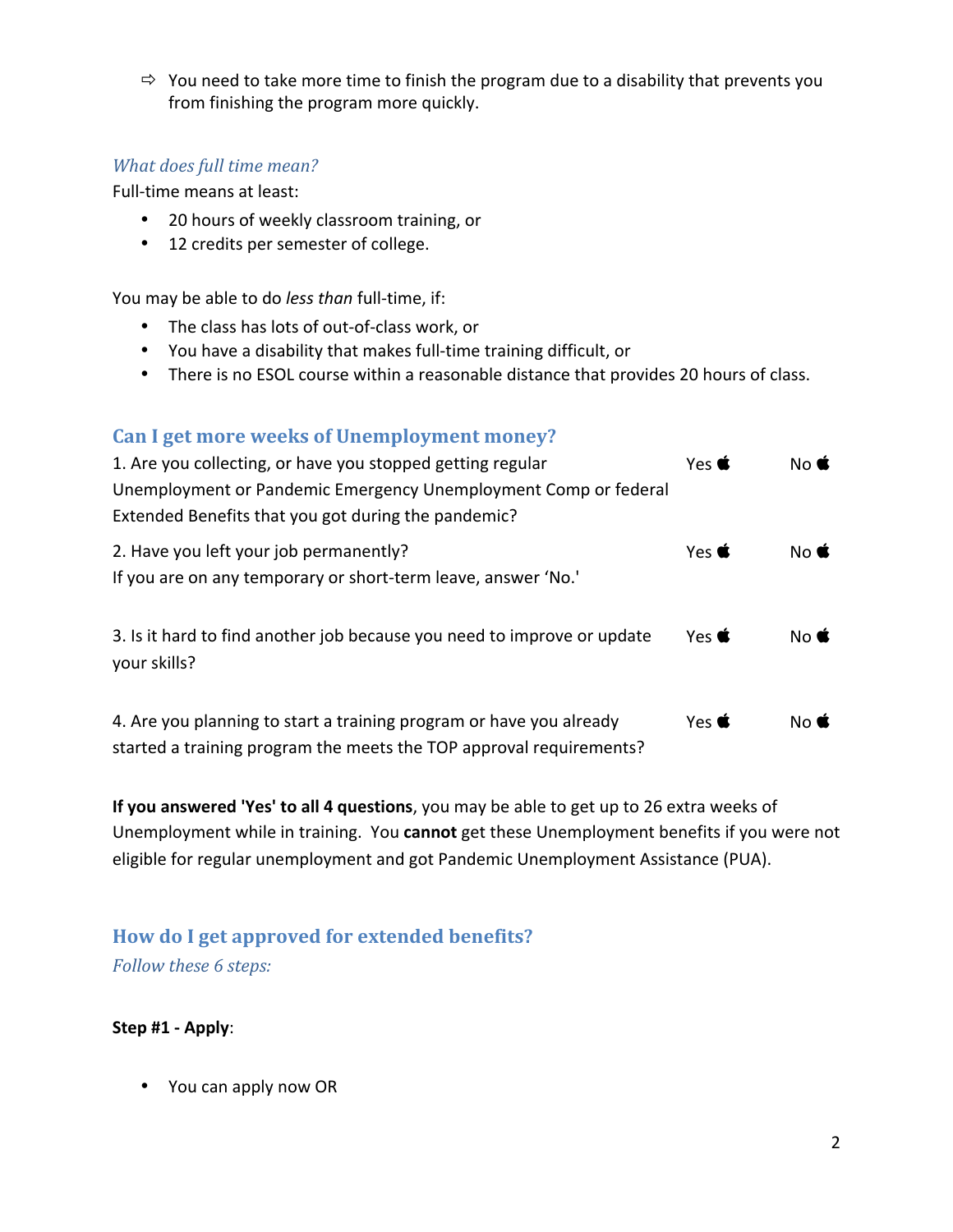- You can apply within 20 weeks from the date on the notice you get from DUA that will tell you the deadline **AND**
- At least 3 weeks before the training program starts.

#### **Step #2 – Find a training program that:**

- DUA has approved, or
- Is a full-time vocational program with a 70% placement rate that DUA can approve.

Any MassHIRE Career Center can help:

- See mass.gov/careercenters
- If you speak English, call the TOP Unit: 617-626-5521 and press "2".
- If you speak Spanish, Portuguese or Cantonese or need an interpreter, call 877-626-6800.

**Step #3 - Complete Form 1622** Training Opportunities Program (TOP) Application.

Get the TOP application:

- Through your UI Online Account, or
- Call the TOP Unit: 617-626-5221 (English only), or call the general line: 877-626-6800
- Make an appointment at any MassHIRE Career Center. (You need an appointment due to COVID.)

**Note:** Your training provider must complete part of the form.

#### **Step #4 - Submit your completed TOP application**.

- Scan and upload your application through your UI Online account,
- Fax to:  $(617)$  727-1797, or
- Mail to: DUA, Centralized TOP Unit 19 Staniford Street Boston, MA 02114

#### **Step #5** - Wait for DUA to approve the program before you start training.

If you are still getting UI, while you wait to hear from DUA you must continue:

- full-time work search, and
- certifying every week.

#### **Step #6 – Protect Your Extended Benefits**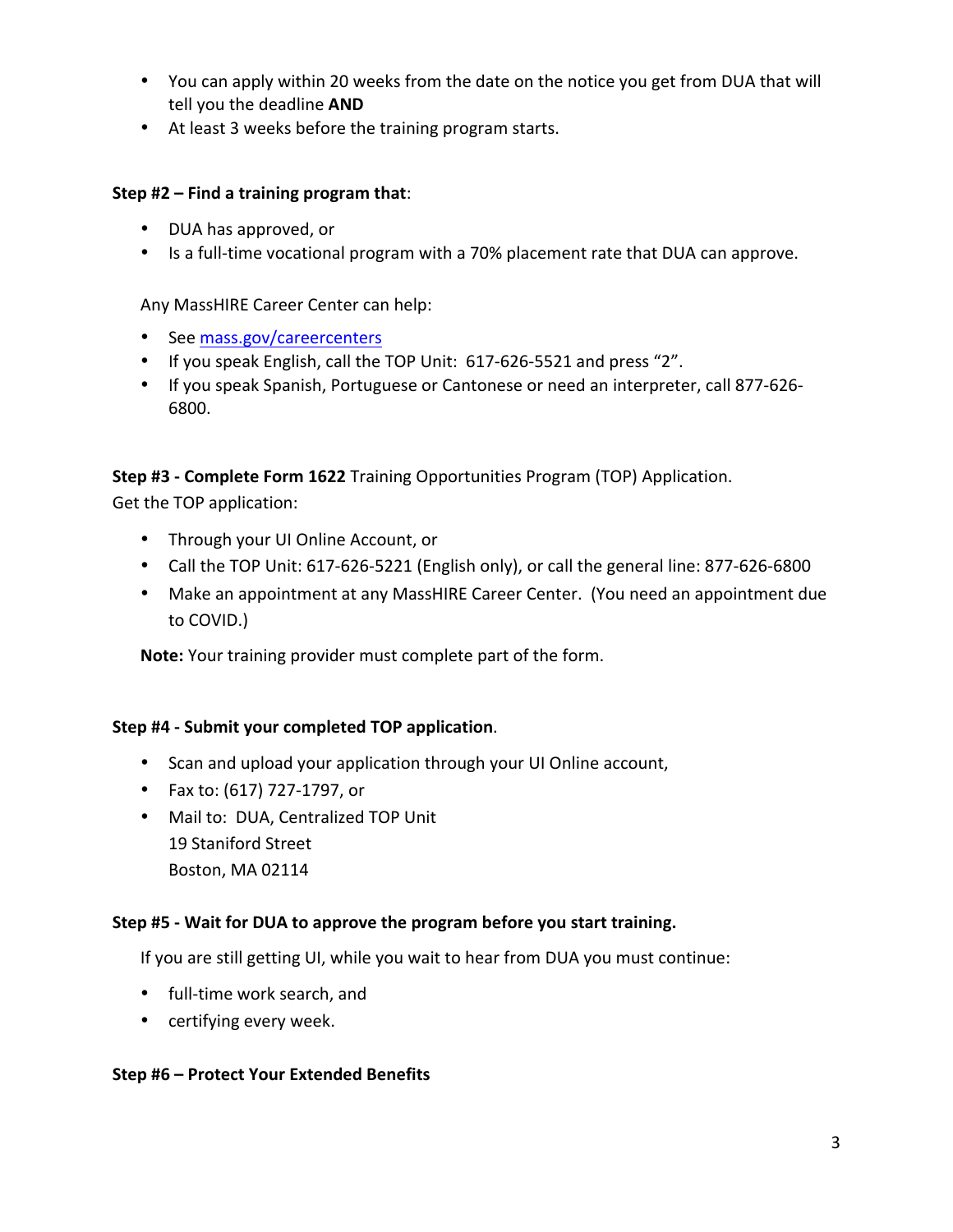While you are in training:

- attend all your classes
- certify weekly that you are in school.

# **How can I pay for my training?**

If you can't afford training, you can apply for 2 kinds of government funding.

## *Individual Training Account (ITA)*

Apply at a local MassHIRE Career Center.

- See mass.gov/careercenters, or
- Call 1-877-US2JOBS.

When you apply for funding, the Career Center looks at your

- income,
- training you have had already, and
- where you live.

Your program must be on the career center's list of ITA approved programs.

## *Federal Pell Grant*

Pell grants can pay for up to \$5,350 for education or training at most universities, community colleges, and many vocational schools.

- Use the Free Application for Federal Student Aid (FAFSA) fafsa.ed.gov/, or
- Call the Federal Student Aid Information Center for a paper application 1-800 4-Fed-Aid (433-3243).

Your school or training program will have a deadline for applying for financial aid. Check the FAFSA deadline for your school or training provider.

**Important!** You may need to submit 2 applications: 1. TOP application. 2. Funding application to pay for your training.

## After I apply, when should I hear that about my application?

You should hear from DUA within 3 weeks after you applied. If you don't, call the TOP Unit at 617-626-5521 or the general number at 877-626-6800.

## **What if I was denied regular unemployment and then won my case?**

You still get 20 weeks to apply starting with the week after you got your winning decision. This is true even if you won your case more than one year after you first applied for unemployment.

## Can I get extended benefits during a vacation break?

Yes, if the break is 3 weeks or less and you return to class after the break. You will keep getting extended benefits.